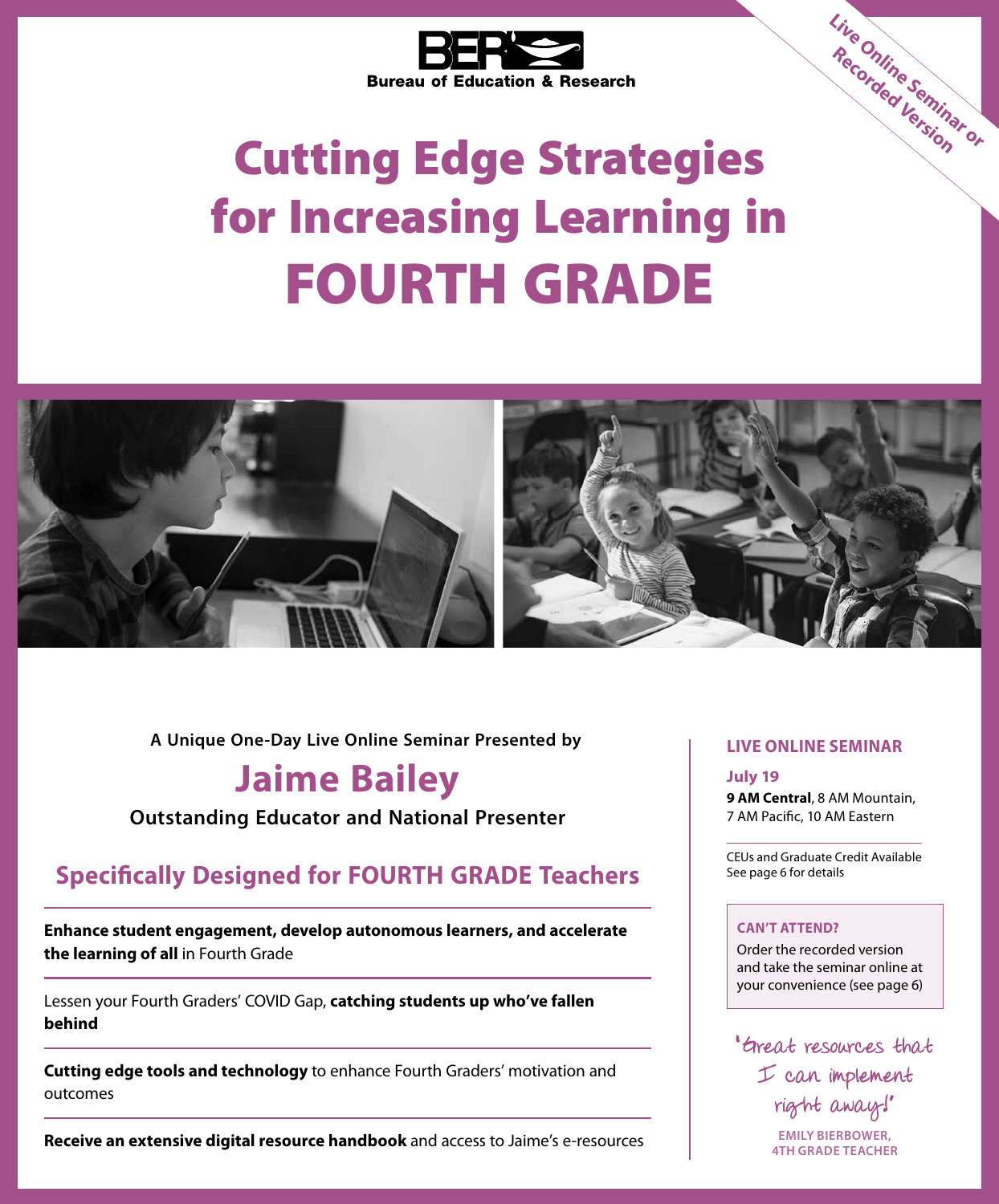## **Ten Key Benefits of Attending**

"Loved that this was geared exactly to my fourth graders, meaning I can use every resource given." **– KELLY CARLSON, TEACHER**



**Who Should Attend** Fourth Grade Teachers

### **1. Lessen Your Fourth Graders' COVID Gap**

Get your school year off to a great start with new teaching tools to help your students who have fallen behind and accelerate the learning of all

#### **2. Increase Your Fourth Graders' Engagement in Reading and Writing**

Use cutting edge strategies to spark interest and wonder around your Fourth Graders love … Increased engagement leads to improved reading and writing skills

#### **3. Maximize the Effectiveness of Technology Tools**

COVID has intensified the need for technology … Learn which free technology tools add to Fourth Graders' learning and improve effectiveness

### **4. Strengthen Communication Skills and Improve the Motivation of Your Fourth Graders**

Help your students work together more effectively as they successfully tackle problems … Strengthen communication and improve motivation as they experience increased success

#### **5. Stretching Your Fourth Grade Students' Critical Thinking Skills**

Teach students to manage, analyze, and synthesize ideas … Tips, tools, and innovative ways to engage students as they think critically about Fourth Grade content

### **6. Ensure Quality Collaboration While Meeting Your Students' Diverse Social and Emotional Needs**

Use easy-to-implement collaboration tips to design social learning environments that encourage and enable collaboration and successful group work … Build crucial social and emotional skills with your Fourth Graders

#### **7. Strengthen Your Fourth Graders' Math Skills**

Enhance your students' attainment of key Fourth Grade math skills and fluency in math in fun, engaging ways that work in any classroom

#### **8. Technology Resources Perfect for Fourth Grade Students**

The best new technology resources ideal for Fourth Grade students … Innovative, motivating strategies to engage students in "learning by doing"

#### **9. Support Essential 21st Century Learning Skills**

Increase Fourth Graders' engagement by developing key 21st Century learning skills that lead to Fourth Graders becoming more autonomous learners

#### **10. Receive a Comprehensive Fourth Grade Digital Resource Handbook**

Dozens of free resources to target key skills all Fourth Graders need in Reading, Writing, Math, Science and Social Studies. You'll also have access to Jaime's ready-to-use, adaptable e-resources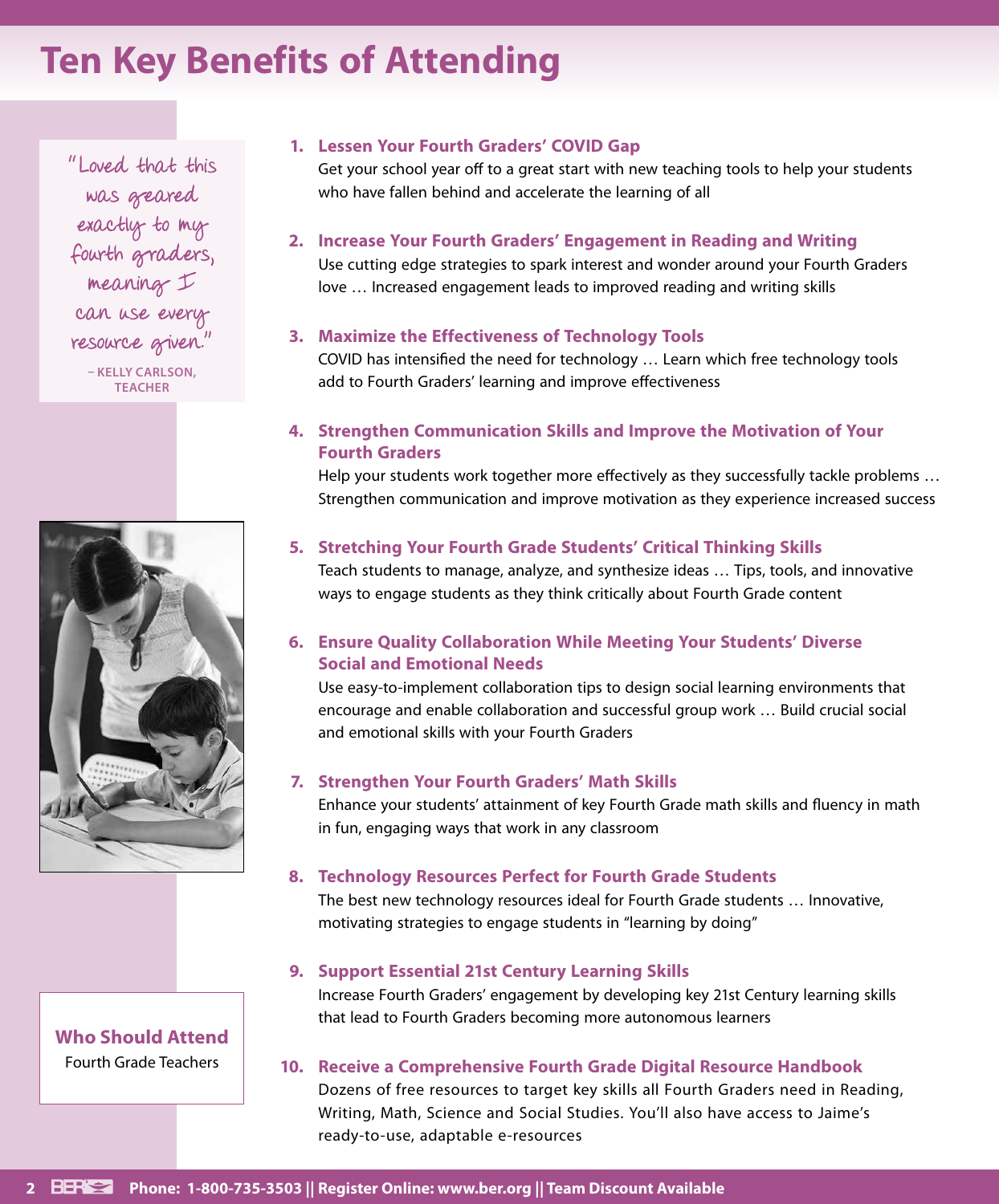## **Outstanding Strategies You Can Use Immediately**

## **What You Will Learn ...**

- **•** Easy-to-use **collaboration techniques** to improve learning
- **•** Proven strategies to use **free technology resources and digital media** to increase the engagement and learning of your Fourth Graders
- **•** Practical strategies to **strengthen reading, writing and research skills**
- **• Tips to enhance** Fourth Graders' science learning
- **•** Valuable **free technology resources** ideal for Fourth Grade students
- **•** Highly effective ways to **maximize students' critical thinking** and problem-solving skills
- **• Proven methods** to significantly increase Fourth Graders' motivation and self-reliance
- **•** Specific tools to **increase students' engagement** in group discussions
- **•** Innovative ideas to **motivate your Fourth Grade students** to achieve and succeed
- **•** Easy-to-implement ways to use **coding and engineering design**
- **• Build math facts and skills** all Fourth Graders need
- **•** Learn dozens of ways to **scaffold your Fourth Graders' learning**
- **• Support your students** as they work toward a common goal





"The seminar was very thorough and interesting. It had me very engaged; it will definitely have the students intrigued and engaged."

**– SANDRA MALCOM, 4TH GRADE TEACHER**

## **Practical Ideas and Strategies**

This engaging and interactive seminar will provide innovative techniques for strengthening the learning of your Fourth Graders in new, highly effective ways. **JAIME BAILEY** will show you cutting edge tools and technology to enhance student learning, sharing with you dozens of engaging strategies to help all your Fourth Graders learn complex skills in literacy, math, science and social studies.

This highly practical seminar focuses on today's most up-to-date tools, technology and strategies to increase student engagement and learning in Fourth Grade. With our plates being more than full, learn how to find time by crossing and blending your content. Explore how the latest free technology resources can be integrated into content areas in your Fourth Grade classroom. See how technology and digital media throughout all subjects can be used to motivate and engage your Fourth Graders.

You'll leave this jam-packed day with new ideas, fresh insights and innovative teaching strategies you can use immediately to support your Fourth Graders. Numerous free, downloadable resources from Jaime's website, plus an extensive Fourth Grade digital resource handbook are guaranteed to give you new ways to enhance student engagement and learning in your classroom.

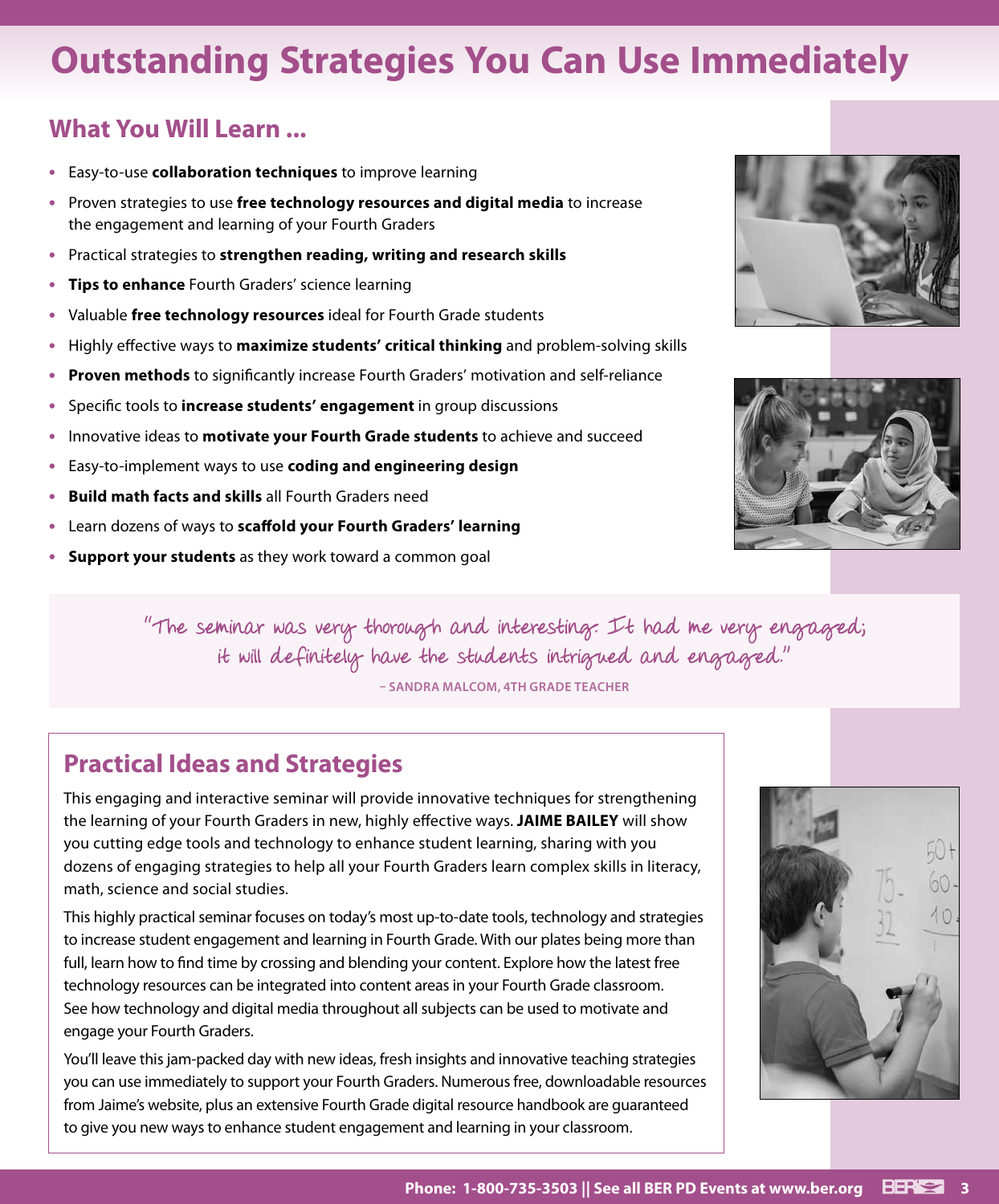## **A Message From Seminar Leader, Jaime Bailey**



## **Uniquely Qualified Instructor**

**JAIME BAILEY** is an outstanding presenter and a superb teacher with extensive teaching experience in Fourth Grade. Having served as a classroom teacher, literacy coach and technology specialist, her heart as well as her expertise, lies in finding innovative, unique ways to teach students the critical skills they need to succeed. Driven by her desire to stay on the cutting edge of what's new and most useful in practical educational resources, Jaime is passionate about helping Fourth Grade teachers discover the most innovative strategies and ideas to enhance their students' success. Noted for the practicality of her presentations, Jaime focuses on what works best for Fourth Grade teachers. Her seminars provide ready to use strategies and tools that can be used immediately in all fourth grade classrooms. Jaime is the author of *Cutting Edge Strategies for Increasing Learning in FOURTH GRADE,* the extensive digital resource handbook each participant will receive. You won't want to miss this day filled with humor, fun and a wealth of practical information that will boost your approach to teaching Fourth Grade students.

#### Dear Colleague:

My experience with fourth grade students has highlighted my passion for providing students with highly engaging, highly effective learning experiences. Today we are challenged to sift through the endless tech tools and determine which actually **enhance** learning rather than add more to our already very full plates. How do we best enhance the skills of our Fourth Graders and reduce the "COVID gap" while utilizing the new, free technology resources ideal for Fourth Graders?

Here are some of the topics we will uncover:

- Using the best, new digital tools to increase Fourth Graders' learning
- Creating classroom environments that increase student communication and collaboration while reducing behavior issues
- Infusing the best, new technology tools into the content areas to increase your students' engagement
- Developing your Fourth Graders' synthesizing skills
- New, classroom-tested methods that increase fourth grader's reading, writing, listening and speaking skills
- Ways to improve 21st Century Learning Skills in all of your students

During our idea-packed day, we will focus on practical ways to "up our game". I share which technology tools match the needs of your Fourth Graders. You will have a variety of techniques, tools, and resources to pick and choose from as you consider what you want to add to your teaching tool bag. I will model quick, simple and structured resources to increase your Fourth Graders' engagement and learning in Reading, Writing, Math, Science and Social Studies.

Join me for a day focusing on new, **practical** strategies to use tomorrow in your Fourth Grade classroom. I will focus on intentional practices and resources you can begin to use the very next day.

Sincerely,

Jaime Baily

Jaime Bailey

**P.S. I know your time is valuable, so not only will you receive an extensive Fourth Grade digital resource handbook filled with practical strategies, but you will also receive access to dozens of electronic resources organized for easy access for you and your Fourth Graders.**

"You will have a variety of techniques, tools, and resources to pick and choose from as you consider what you want to add to your teaching tool bag."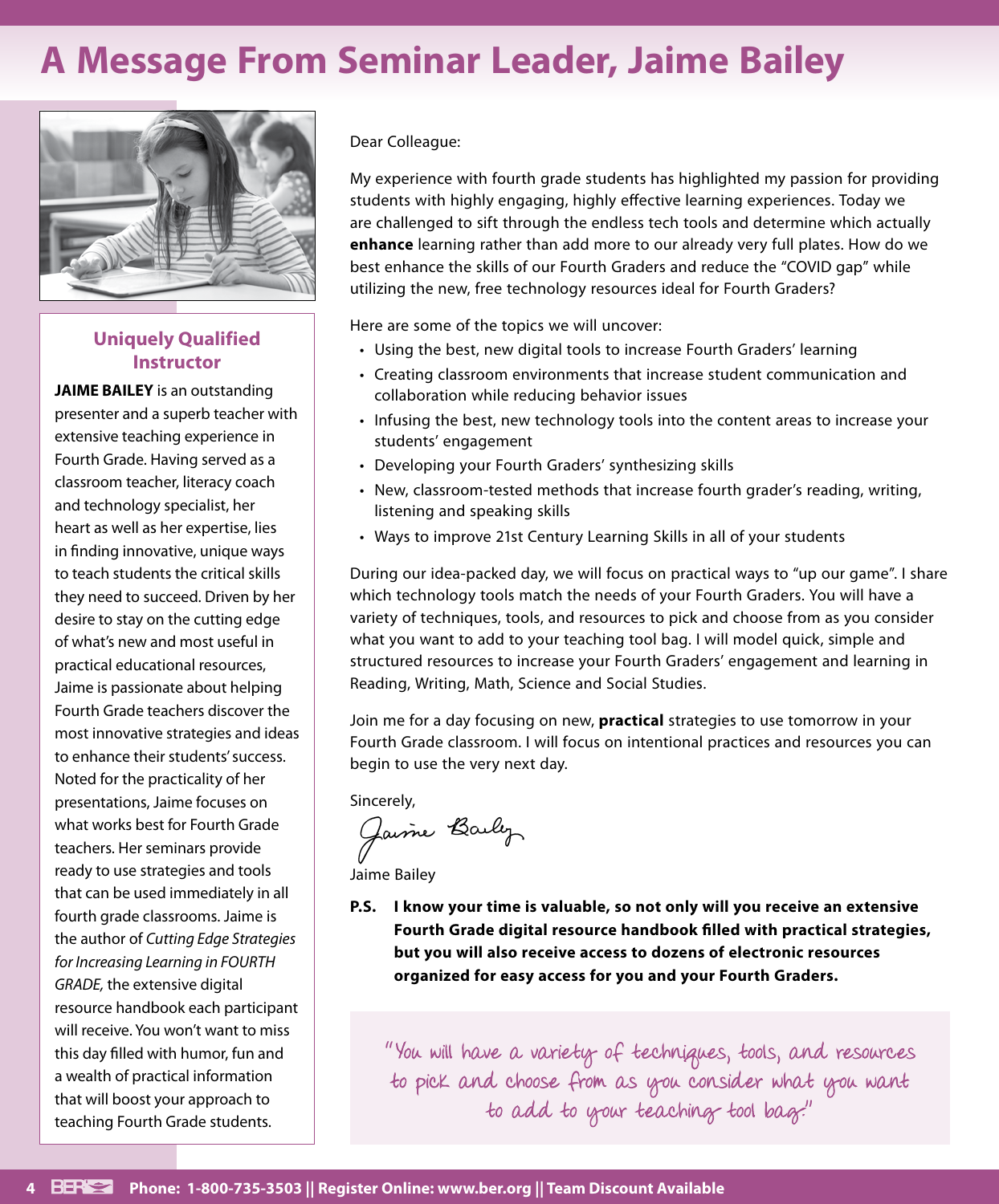## **What Your Colleagues Say About Jaime Bailey**

*"I appreciate all the resources Jaime shared and the opportunity to collaborate with other attendees. It helps so much to voice ideas."* **Daryn Honda, 4th Grade Teacher** 

*"One of the best seminars I've attended. There were so many resources! Jaime is a fantastic coach."* **Danielle White, 4th Grade Teacher**

*"What a wonderful day! I have learned so many ways to engage my students."* **Christine Elliot, 4th Grade Teacher**



*"Wow! I have things that I can use tomorrow. I appreciate being able to revisit the resources. Very helpful! I'm glad I took this seminar!"* Dana Gale, 4th Grade Teacher

*"This was a fantastic seminar! It was filled with many useful and helpful strategies that I* will definitely use."

*"Great training! I learned so much, and I loved how clear Jaime was. I also am thankful for all the resources – it really helps us busy teachers to have a location to access these resources!"*

**Eileen Gratiot, 4th Grade Teacher**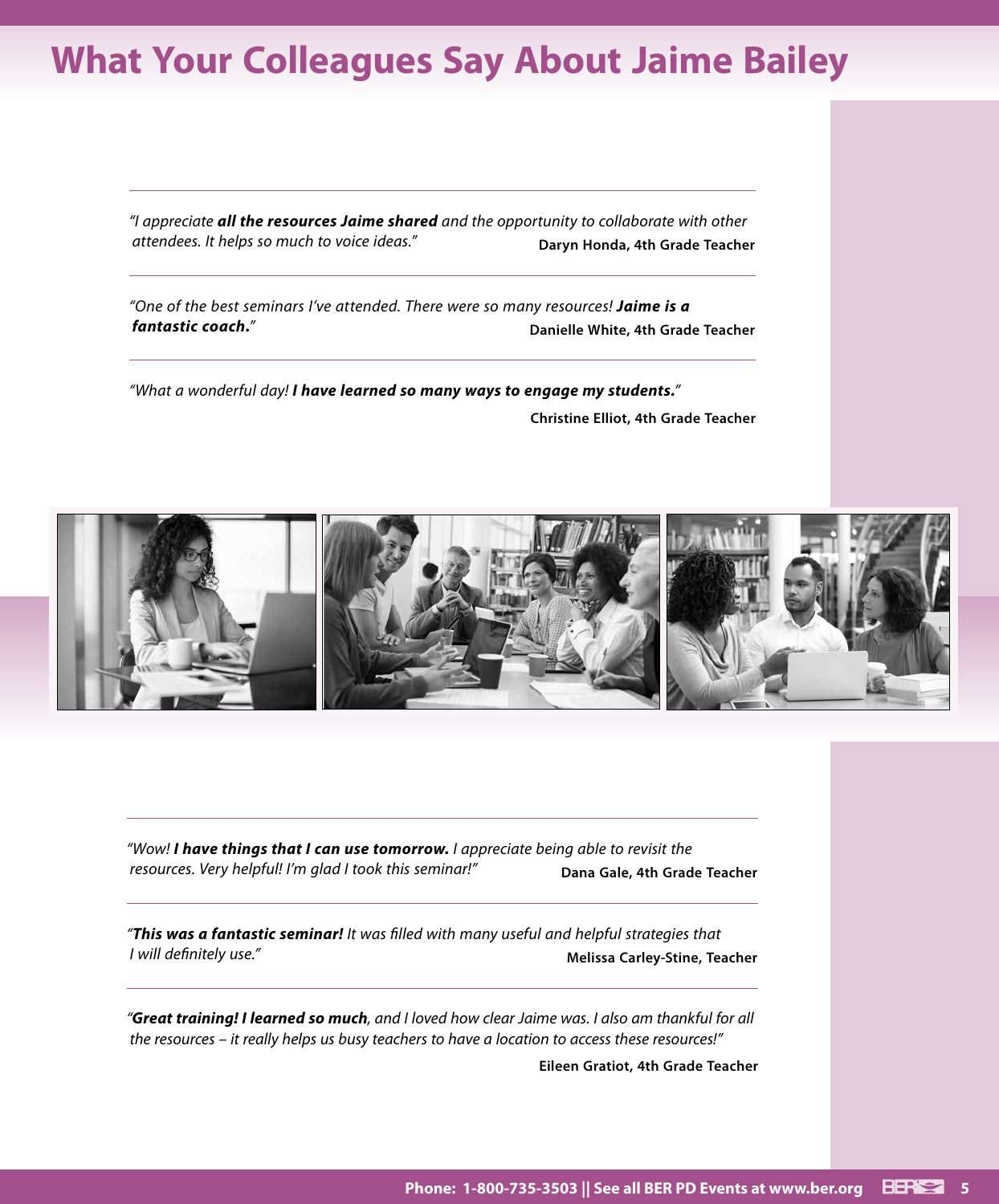## **Special Benefits of Attending**



"So engaging and resourceful! I learned so much in such a short period." **ERICA BERGER, TEACHER**

## **On-Site Training**

Most BER seminars can be brought to your school or district in-person or online. See the options at www.ber.org/onsite or call 877-857-8964 to speak to one of our On-Site Training Consultants.

### **Extensive Digital Resource Handbook**

Each participant will receive an extensive digital resource handbook giving you access to countless strategies. The handbook includes:

- Specific lessons to integrate the best, new, free technology tools ideal for Fourth Grade students
- Resources to increase Fourth Graders' engagement and learning of Reading, Writing, and Math Skills
- Dozens of strategies to get your school year off to a great start with new teaching tools to help your students who have fallen behind and accelerate the learning of all

### **Share Ideas with Other Educators**

This seminar provides a wonderful opportunity for participants to share ideas with other educators interested in increasing the learning of their fourth grade students.

## **Consultation Available**

Jaime Bailey will be available to answer your specific questions and the unique needs of your own program.

## **Meet Inservice Requirements / Earn State CEUs**

Participants of Live Online Seminars and those completing the Recorded Version online can receive a certificate of participation that may be used to verify five continuing education hours. For details about state CEUs available, visit www.ber.org/ceus

## **Earn One to Four Graduate Semester Credits**



Up to four graduate level professional development University of Massachusetts credits are available with an additional fee and completion Global Anonprofi of follow up practicum activities. Details for direct

enrollment with University of Massachusetts Global, will be available at this program.

## **Can't Attend?**

## **Other Professional Development Options:**

## **Recorded Version of the Seminar**

A video recorded version of this seminar will be available to take online at your convenience. You'll have access to the entire course and to the extensive digital resource handbook. Optional CEUs and graduate credit available. To enroll, see registration form on page 7.

## **Related On-Demand Online Courses**

BER offers educators a wide range of online courses that are affordable, fun, fast, and convenient. BER is now offering On Demand Video-Based courses. You may earn optional graduate-level credits for most courses. See the catalog of available courses at www.ber.org/online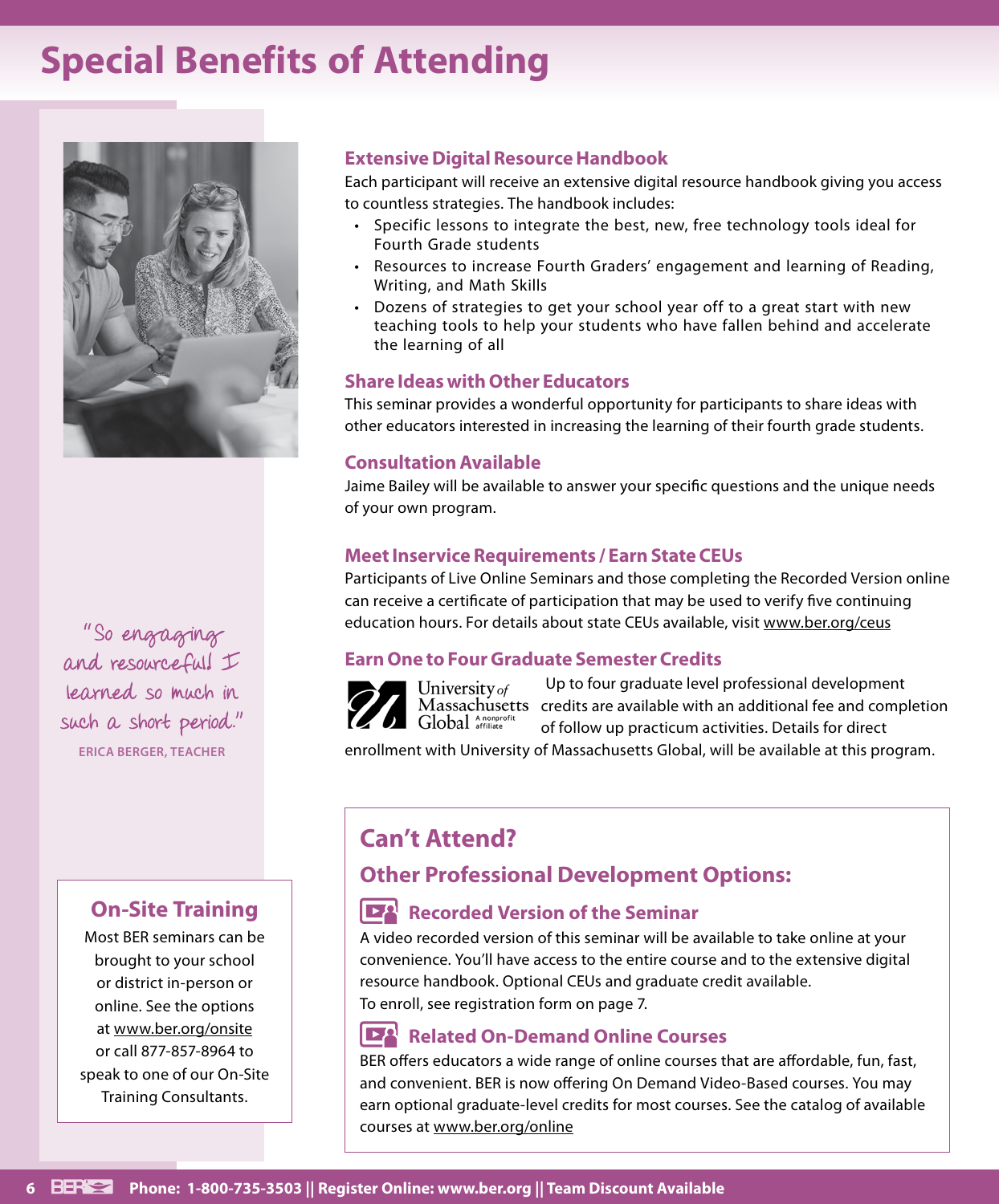## **Cutting Edge Strategies for Increasing Learning in** FOURTH GRADE

| <b>Registration (4SB2M1)</b>                                                                                                                   | <b>FIVE EASY WAYS TO REGISTER:</b>                                                                                                                                                                                                                                                  |
|------------------------------------------------------------------------------------------------------------------------------------------------|-------------------------------------------------------------------------------------------------------------------------------------------------------------------------------------------------------------------------------------------------------------------------------------|
| $\Box$ 1. Live Online: July 19, 2022 (Start time: 9 AM Central)<br>$-$ or $-$                                                                  | <b>REGISTER ONLINE at: www.ber.org</b>                                                                                                                                                                                                                                              |
| $\Box$ 2. I'd like to order the recorded version of this seminar                                                                               | <b>EMAIL this form to: register@ber.org</b>                                                                                                                                                                                                                                         |
| <b>FIRST NAME</b><br>M.I.<br><b>LAST NAME</b>                                                                                                  | PHONE toll-free: 1-800-735-3503<br>(Weekdays 5:30 am - 4:00 pm Pacific Time)                                                                                                                                                                                                        |
|                                                                                                                                                | FAX this form to: 1-425-453-1134                                                                                                                                                                                                                                                    |
| POSITION, SUBJECT TAUGHT<br><b>GRADE LEVEL</b>                                                                                                 | MAIL this form to: Bureau of Education & Research<br>915 118th Avenue SE . PO Box 96068<br>Bellevue, WA 98009-9668                                                                                                                                                                  |
| (Please see list above)<br>SEMINAR LOCATION NUMBER: __                                                                                         |                                                                                                                                                                                                                                                                                     |
| List additional registrants on a copy of this form                                                                                             | <b>Program Hours</b>                                                                                                                                                                                                                                                                |
| <b>SCHOOL NAME</b>                                                                                                                             | All Live Online Seminars are scheduled 9:00 a.m. - 3:30 p.m. in the time<br>zone indicated. Check in 15 minutes prior. Registrants will be sent login<br>information by email four days before their Live Online Seminar.                                                           |
| SCHOOL MAILING ADDRESS                                                                                                                         | Fee                                                                                                                                                                                                                                                                                 |
|                                                                                                                                                | The registration fee is \$279 per person, \$259 per person for groups of                                                                                                                                                                                                            |
| <b>CITY &amp; STATE</b><br>ZIP CODE                                                                                                            | three or more registering at the same time. Call us at 1-800-735-3503                                                                                                                                                                                                               |
|                                                                                                                                                | for groups of ten or more. Payment is due prior to the program.                                                                                                                                                                                                                     |
|                                                                                                                                                | Fee includes seminar registration, a certificate of participation and<br>an extensive digital resource handbook. The fee is the same for Live                                                                                                                                       |
| <b>SCHOOL PHONE NUMBER</b><br>HOME PHONE NUMBER                                                                                                | Online Seminars or Recorded Seminars.                                                                                                                                                                                                                                               |
| $\rightarrow$<br>$\left($                                                                                                                      |                                                                                                                                                                                                                                                                                     |
| Registration confirmations and login details are sent via e-mail                                                                               | <b>Cancellation/Substitutions</b>                                                                                                                                                                                                                                                   |
| E-MAIL ADDRESS (REQUIRED FOR EACH REGISTRANT)                                                                                                  | 100% of your paid registration fee will be refunded if you can't attend<br>and notify us at least 10 days before the seminar. Late cancellations<br>made prior to the event date will be refunded less a \$15 service fee.<br>Substitutions may be made at any time without charge. |
| HOME MAILING ADDRESS                                                                                                                           |                                                                                                                                                                                                                                                                                     |
|                                                                                                                                                | <b>Further Questions</b>                                                                                                                                                                                                                                                            |
| <b>CITY &amp; STATE</b>                                                                                                                        | Call the Bureau of Education & Research (800) 735-3503 or visit                                                                                                                                                                                                                     |
| ZIP CODE                                                                                                                                       | us online at www.ber.org. The Bureau is North America's leading<br>presenter of PD training for professional educators. Programs<br>are based on sound research, are highly practical in content and                                                                                |
|                                                                                                                                                | consistently receive excellent evaluations.                                                                                                                                                                                                                                         |
| <b>IMPORTANT</b><br>- PRIORITY ID CODE: E4SB2M1                                                                                                | <b>Program Guarantee</b>                                                                                                                                                                                                                                                            |
| <b>METHOD OF PAYMENT - Team Discount Available</b>                                                                                             | We stand behind the high quality of our programs by providing the                                                                                                                                                                                                                   |
| The registration fee is \$279 per person,                                                                                                      | following unconditional guarantee: If you are not satisfied with this                                                                                                                                                                                                               |
| for teams of three or more registering at the same time, the fee is \$259<br>per person. Payment is due prior to the program. No cash, please. | program, we'll give you a 100% refund of your registration fee.                                                                                                                                                                                                                     |
|                                                                                                                                                |                                                                                                                                                                                                                                                                                     |
| $\Box$ A check (payable to <b>Bureau of Education &amp; Research</b> ) is attached                                                             |                                                                                                                                                                                                                                                                                     |
| □ A purchase order is attached, P.O. #<br>(Be sure to include priority ID code on the P.O.)                                                    |                                                                                                                                                                                                                                                                                     |
| □ MasterCard<br>$\Box$ Charge my:<br>$\Box$ VISA<br>$\Box$ Discover                                                                            |                                                                                                                                                                                                                                                                                     |
| MO/YR                                                                                                                                          |                                                                                                                                                                                                                                                                                     |
|                                                                                                                                                |                                                                                                                                                                                                                                                                                     |
| (Found on back of card)                                                                                                                        |                                                                                                                                                                                                                                                                                     |
|                                                                                                                                                |                                                                                                                                                                                                                                                                                     |
| Please print name as it appears on card                                                                                                        | 4SB2M1<br>© 2022 Bureau of Education & Research. All rights reserved.                                                                                                                                                                                                               |